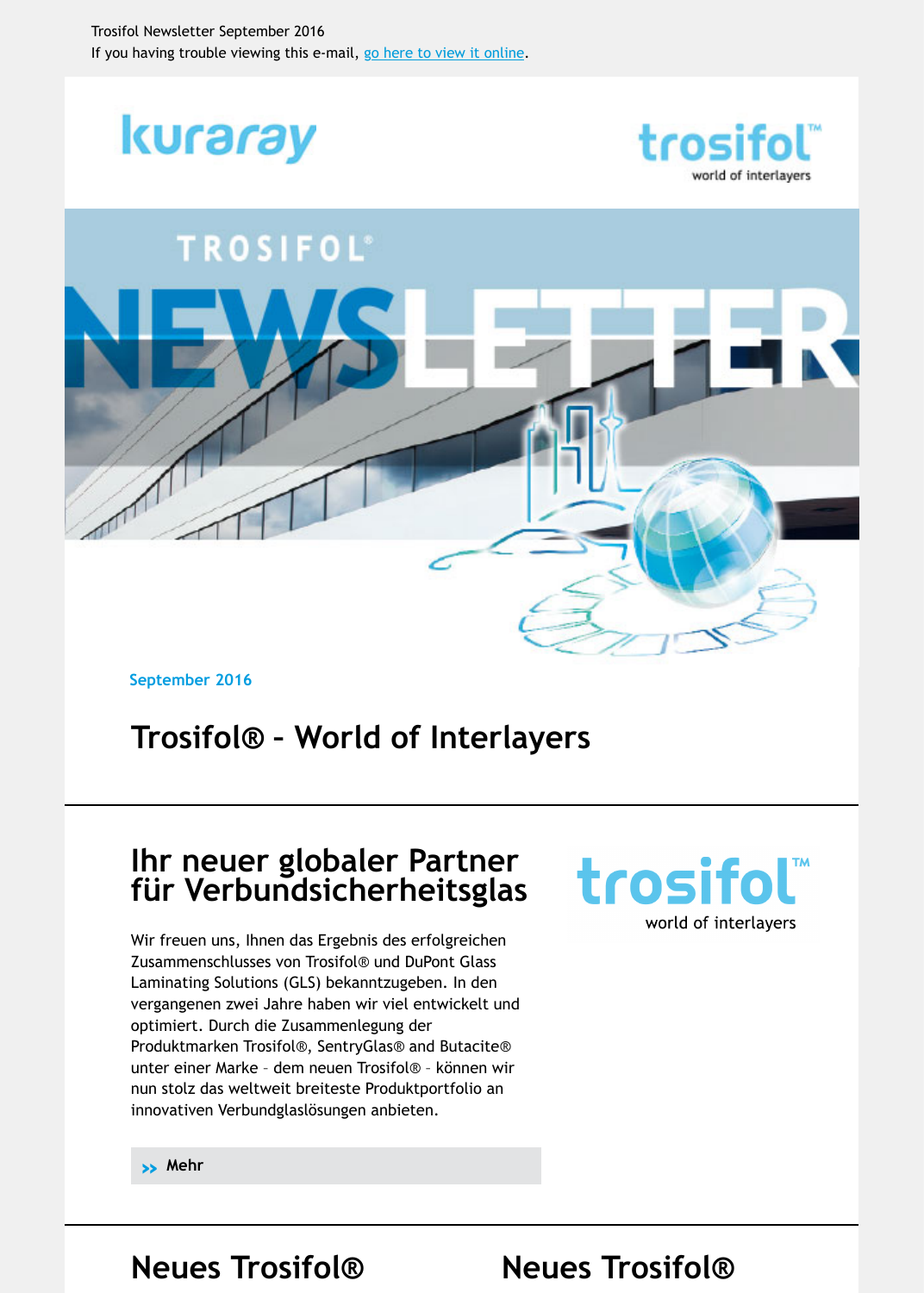Um einen Überblick über unser erweitertes und verbessertes Produktportfolio zu erhalten, sehen Sie sich bitte unseren "Product Guide" an. Darin finden Sie eine Gegenüberstellung der alten Trosifol®, [SentryGlas® oder Butacite® Begriffe und der](https://login.mailingwork.de/-link2/7876/1381/11/53/3/DwxYaFHn/ZHSFV0LU3E/0) neuen Produktnamen. Die Überführung der alten in die neuen Produktbezeichnungen wird vollständig im zweiten Quartal 2017 wirksam werden.

**» Download Product Guide**



Das neue Trosifol® Business hat eine lebendigere Unternehmensidentität – inklusive eines neuen Logos und Erscheinungsbildes, das sich in der neuen [Webseite und den neuen Produktbroschüren](https://login.mailingwork.de/-link2/7876/1381/5/57/3/DwxYaFHn/ZHSFV0LU3E/0) spiegelt.

**» Besuchen Sie doch einmal unsere neue Webseite**

### **Trosifol® Projekte aus d[er ganzen We](https://login.mailingwork.de/-link2/7876/1381/13/55/3/DwxYaFHn/ZHSFV0LU3E/0)lt**



Um mehr über Trosifol® - World of Interlayers zu erfahren: Entdecken und lesen Sie von atemberaubenden Projekten auf der ganzen [Welt aus verschiedenen Trosifol® Produkten in](https://login.mailingwork.de/-link2/7876/1381/15/61/3/DwxYaFHn/ZHSFV0LU3E/0) der neuesten Ausgabe der 'Laminated Glass News'. Diese liegt auch als Printversion vor.

- **» Online Version 'Laminated Glass News'**
- **» Online Version 'FASSADE Spezial'**

## **Trosifol® auf der "glasstec" & zukünftigen Events**



Um das neue Gesicht von Trosifol® auf dem Markt zu präsentieren, freuen wir uns sehr darauf, Sie auf unserem Stand auf der "glasstec 2016", der CTBUH in China und anderen folgenden Events zu begrüßen. Besuchen Sie uns auf der glasstec in Düsseldorf: Halle 10, Stand 10 E 42. Es wird auch ein sehr spezielles Ausstellungsstück auf der "glass technology live" Show auf der glasstec in Halle 11, Sta D24 geben: Trosifol® Extra Stiff – die erste bedruckbare strukturelle Zwischenlage auf der Welt.